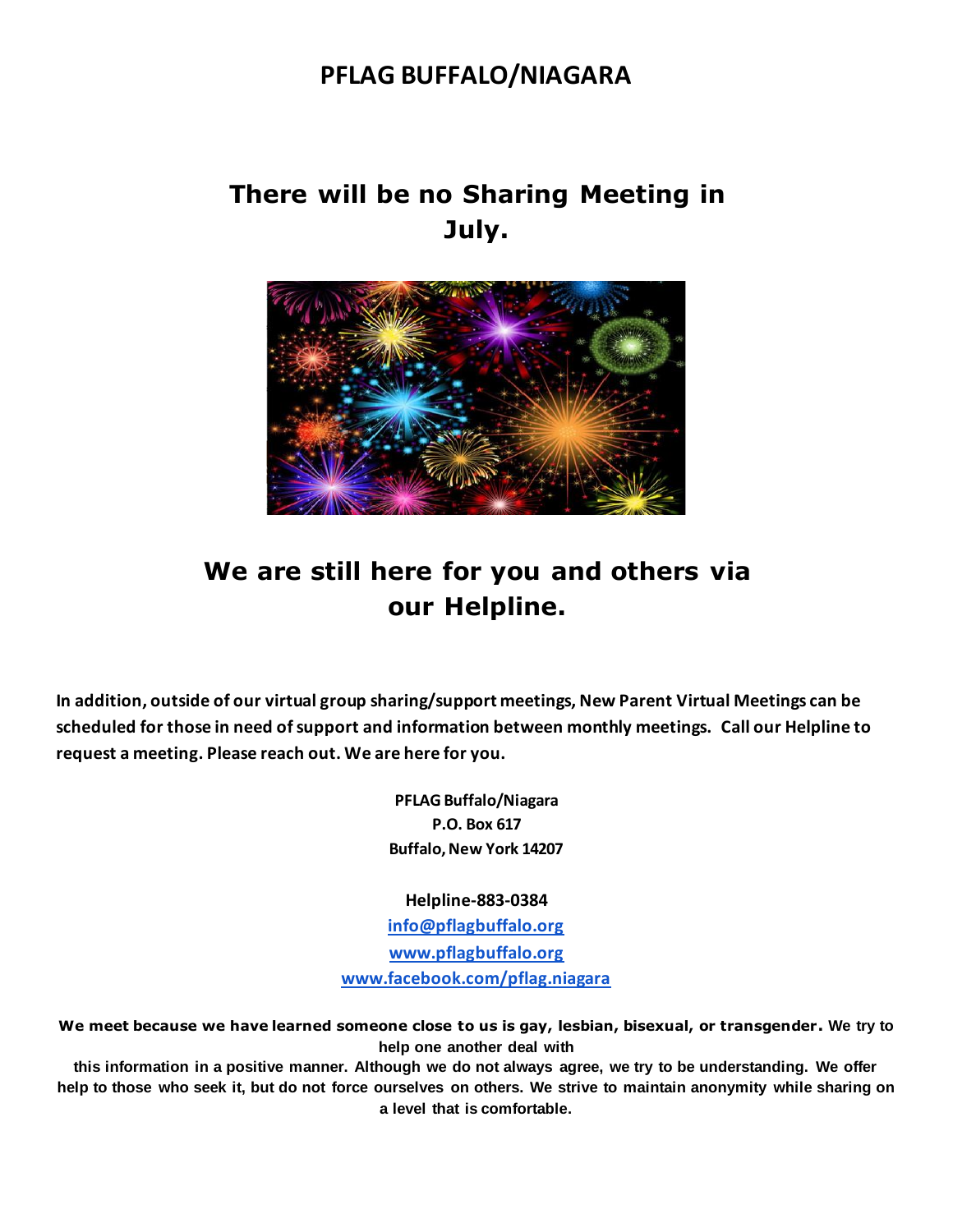### *PFLAG UPDATES AND NEWS*



 PFLAG Buffalo/Niagara participated in two virtual events in late May. One was the "Lunch and Learn" series sponsored by Niagara Pride. Each month on the third Friday at noon, local resources and health groups presented information via Zoom to interested attendees. PFLAG joined The Salvation Army, Save the Michael of the World, and WNY Problem Gamblers Resources to spread the word about our respective missions.

 Also, PFLAG tabled virtually at an event for Pride Month sponsored by Native American Community Services. We applaud Niagara Pride and NACS for going virtual and working through safety issues and restrictions to help spread the missions and message about local groups.

 We look forward to the days when we can meet in person, but are grateful that we can get the message out far and wide, and maybe to some who would not come in person.

#### *SCHOLARSHIP UPDATES*



 Congratulations to Daltin from Park School (Mary L. Hewitt Scholarship); Lacie from Tapestry Charter High School (Elizabeth "Babs" Conant Scholarship); Alexa from Starpoint High School, as well as a West Seneca East senior wishing to remain anonymous (Marvin L. Henchbarger Scholarship). The winners were notified of their awards at Class Day celebrations that took place mid-June at each school.